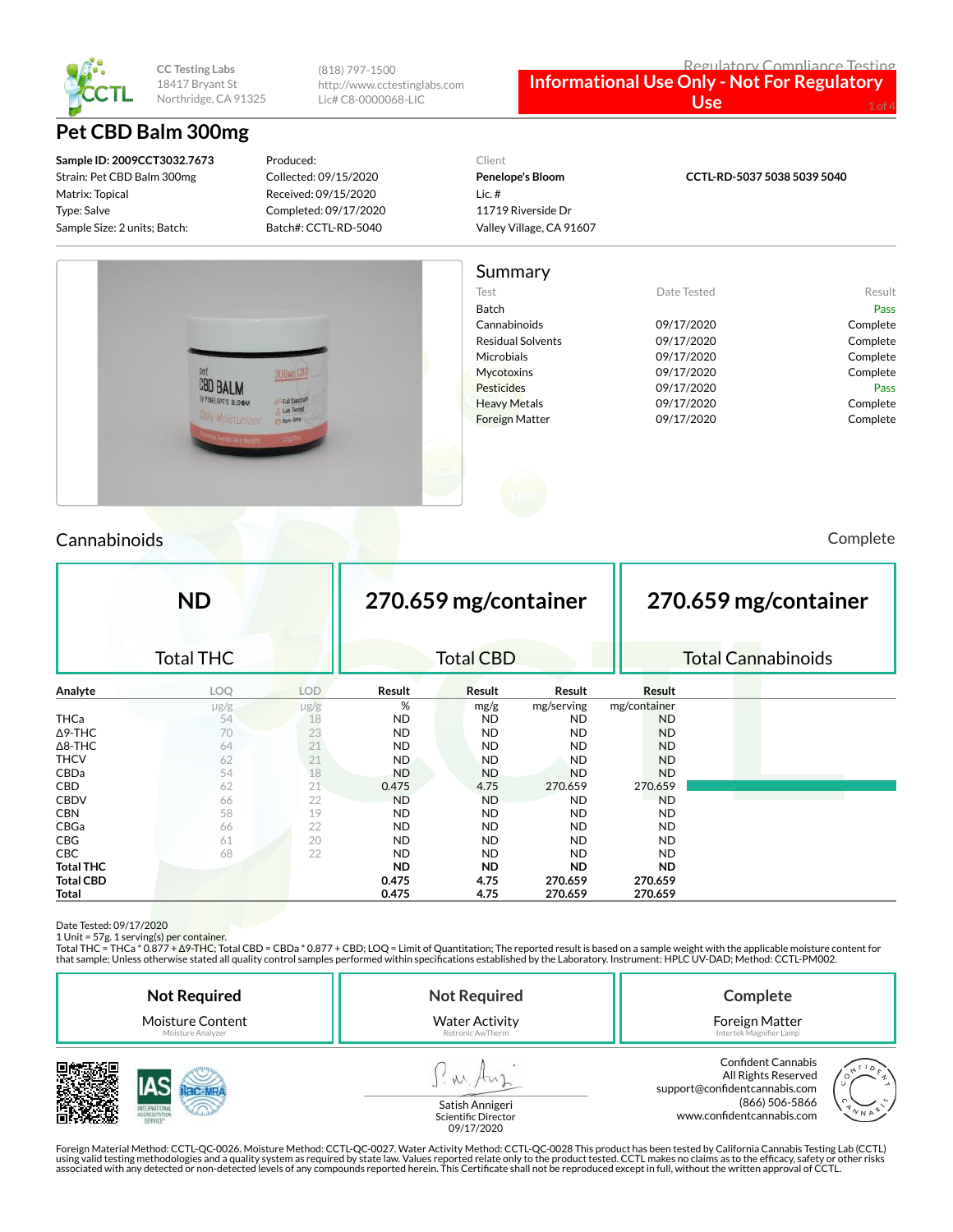

# **Pet CBD Balm 300mg**

(818) 797-1500 http://www.cctestinglabs.com Lic# C8-0000068-LIC



| Sample ID: 2009CCT3032.7673  | Produced:             | Client                   | CCTL-RD-5037 5038 5039 5040 |
|------------------------------|-----------------------|--------------------------|-----------------------------|
| Strain: Pet CBD Balm 300mg   | Collected: 09/15/2020 | <b>Penelope's Bloom</b>  |                             |
| Matrix: Topical              | Received: 09/15/2020  | Lic. $#$                 |                             |
| Type: Salve                  | Completed: 09/17/2020 | 11719 Riverside Dr       |                             |
| Sample Size: 2 units; Batch: | Batch#: CCTL-RD-5040  | Valley Village, CA 91607 |                             |

### Pesticides **Passage Contract Contract Contract Contract Contract Contract Contract Contract Contract Contract Contract Contract Contract Contract Contract Contract Contract Contract Contract Contract Contract Contract Cont**

| Analyte             | <b>LOD</b> | <b>LOO</b> | Limit          | Mass      | <b>Status</b> | Analyte                 | LOD       | LOO       | Limit     | Mass      | <b>Status</b> |
|---------------------|------------|------------|----------------|-----------|---------------|-------------------------|-----------|-----------|-----------|-----------|---------------|
|                     | $\mu$ g/g  | $\mu$ g/g  | $\mu$ g/g      | $\mu$ g/g |               |                         | $\mu$ g/g | $\mu$ g/g | $\mu$ g/g | $\mu$ g/g |               |
| Abamectin           | 0.04       | 0.078      | 0.1            | <b>NR</b> | NT            | Fludioxonil             | 0.02      | 0.078     | 0.1       | <b>NR</b> | NT            |
| Acephate            | 0.005      | 0.078      | 0.1            | <b>NR</b> | NT            | Hexythiazox             | 0.005     | 0.078     | 0.1       | <b>NR</b> | <b>NT</b>     |
| Acequinocyl         | 0.04       | 0.078      | 0.1            | <b>NR</b> | <b>NT</b>     | Imazalil                | 0.005     | 0.078     | 0.005     | <b>NR</b> | <b>NT</b>     |
| Acetamiprid         | 0.005      | 0.078      | 0.1            | <b>NR</b> | NT            | Imidacloprid            | 0.005     | 0.078     | 5         | <b>NR</b> | <b>NT</b>     |
| Aldicarb            | 0.005      | 0.078      | 0.005          | <b>NR</b> | <b>NT</b>     | <b>Kresoxim Methyl</b>  | 0.005     | 0.078     | 0.1       | <b>NR</b> | <b>NT</b>     |
| Azoxystrobin        | 0.02       | 0.078      | 0.1            | <b>NR</b> | NT            | Malathion               | 0.039     | 0.078     | 0.5       | <b>NR</b> | <b>NT</b>     |
| <b>Bifenazate</b>   | 0.005      | 0.078      | 0.1            | <b>NR</b> | <b>NT</b>     | Metalaxyl               | 0.005     | 0.078     | 2         | <b>NR</b> | <b>NT</b>     |
| <b>Bifenthrin</b>   | 0.01       | 0.078      | 3<br>W         | <b>NR</b> | <b>NT</b>     | Methiocarb              | 0.005     | 0.078     | 0.005     | <b>NR</b> | <b>NT</b>     |
| <b>Boscalid</b>     | 0.005      | 0.078      | 0.1            | <b>NR</b> | <b>NT</b>     | Methomyl                | 0.005     | 0.078     | 1         | <b>NR</b> | <b>NT</b>     |
| Captan              | 0.3        | 0.4        | 0.7            | <b>NR</b> | NT            | Mevinphos               | 0.005     | 0.078     | 0.005     | <b>NR</b> | <b>NT</b>     |
| Carbaryl            | 0.005      | 0.078      | 0.5            | <b>NR</b> | <b>NT</b>     | Myclobutanil            | 0.005     | 0.078     | 0.1       | <b>NR</b> | <b>NT</b>     |
| Carbofuran          | 0.005      | 0.078      | 0.005          | <b>NR</b> | <b>NT</b>     | <b>Naled</b>            | 0.005     | 0.078     | 0.1       | <b>NR</b> | <b>NT</b>     |
| Chlorantraniliprole | 0.005      | 0.078      | 10             | <b>NR</b> | <b>NT</b>     | Oxamvl                  | 0.005     | 0.078     | 0.5       | <b>NR</b> | <b>NT</b>     |
| Chlordane           | 0.005      | 0.078      | 0.005          | <b>NR</b> | <b>NT</b>     | Paclobutrazol           | 0.005     | 0.078     | 0.005     | <b>NR</b> | <b>NT</b>     |
| Chlorfenapyr        | 0.01       | 0.078      | 0.01           | <b>NR</b> | <b>NT</b>     | Parathion Methyl        | 0.02      | 0.078     | 0.02      | <b>NR</b> | <b>NT</b>     |
| Chlorpyrifos        | 0.02       | 0.078      | 0.02           | <b>NR</b> | <b>NT</b>     | Pentachloronitrobenzene | 0.005     | 0.078     | 0.1       | <b>NR</b> | <b>NT</b>     |
| Clofentezine        | 0.005      | 0.078      | 0.1            | <b>NR</b> | <b>NT</b>     | Permethrin              | 0.02      | 0.078     | 0.5       | <b>NR</b> | <b>NT</b>     |
| Coumaphos           | 0.01       | 0.078      | 0.01           | <b>NR</b> | NT            | Phosmet                 | 0.005     | 0.078     | 0.1       | <b>NR</b> | <b>NT</b>     |
| Cyfluthrin          | 0.3        | 0.6        | $\overline{2}$ | <b>NR</b> | <b>NT</b>     | Piperonyl Butoxide      | 0.005     | 0.078     | 3         | <b>NR</b> | <b>NT</b>     |
| Cypermethrin        | 0.15       | 0.3        | $\overline{1}$ | <b>NR</b> | <b>NT</b>     | <b>Prallethrin</b>      | 0.03      | 0.078     | 0.1       | <b>NR</b> | <b>NT</b>     |
| Daminozide          | 0.036      | 0.078      | 0.036          | <b>NR</b> | <b>NT</b>     | Propiconazole           | 0.005     | 0.078     | 0.1       | <b>NR</b> | <b>NT</b>     |
| Diazinon            | 0.005      | 0.078      | 0.1            | <b>NR</b> | <b>NT</b>     | Propoxur                | 0.005     | 0.078     | 0.005     | <b>NR</b> | <b>NT</b>     |
| <b>Dichlorvos</b>   | 0.039      | 0.078      | 0.039          | <b>NR</b> | <b>NT</b>     | Pyrethrins              | 0.05      | 0.1       | 0.5       | <b>ND</b> | Pass          |
| Dimethoate          | 0.005      | 0.078      | 0.005          | <b>NR</b> | <b>NT</b>     | Pyridaben               | 0.005     | 0.078     | 0.1       | <b>NR</b> | <b>NT</b>     |
| Dimethomorph        | 0.078      | 0.313      | $\overline{2}$ | <b>NR</b> | <b>NT</b>     | Spinetoram              | 0.005     | 0.078     | 0.1       | <b>NR</b> | <b>NT</b>     |
| Ethoprophos         | 0.005      | 0.078      | 0.005          | <b>NR</b> | <b>NT</b>     | Spinosad                | 0.005     | 0.078     | 0.1       | <b>ND</b> | Pass          |
| Etofenprox          | 0.005      | 0.078      | 0.005          | <b>NR</b> | <b>NT</b>     | Spiromesifen            | 0.005     | 0.078     | 0.1       | <b>NR</b> | <b>NT</b>     |
| Etoxazole           | 0.005      | 0.078      | 0.1            | <b>NR</b> | <b>NT</b>     | Spirotetramat           | 0.005     | 0.078     | 0.1       | <b>NR</b> | <b>NT</b>     |
| Fenhexamid          | 0.015      | 0.078      | 0.1            | <b>NR</b> | <b>NT</b>     | Spiroxamine             | 0.005     | 0.078     | 0.005     | <b>NR</b> | <b>NT</b>     |
| Fenoxycarb          | 0.005      | 0.078      | 0.005          | <b>NR</b> | <b>NT</b>     | Tebuconazole            | 0.005     | 0.078     | 0.1       | <b>NR</b> | <b>NT</b>     |
| Fenpyroximate       | 0.005      | 0.078      | 0.1            | <b>NR</b> | <b>NT</b>     | Thiacloprid             | 0.005     | 0.078     | 0.005     | <b>NR</b> | <b>NT</b>     |
| Fipronil            | 0.005      | 0.078      | 0.005          | <b>NR</b> | <b>NT</b>     | Thiamethoxam            | 0.005     | 0.078     | 5         | <b>NR</b> | <b>NT</b>     |
| Flonicamid          | 0.005      | 0.078      | 0.1            | <b>NR</b> | <b>NT</b>     | Trifloxystrobin         | 0.005     | 0.078     | 0.1       | <b>NR</b> | <b>NT</b>     |

Date Tested: 09/17/2020

LOQ = Limit of Quantitation; Unless otherwise stated all quality control samples performed within specifications established by the Laboratory. Instrument: LC/MS, GC/MS;<br>Method: CCTL-PM020 (LC/MS), CCTL-PM030 (GC/MS).



**MA** 

Confident Cannabis All Rights Reserved support@confidentcannabis.com (866) 506-5866 www.confidentcannabis.com



Satish Annigeri Scientific Director 09/17/2020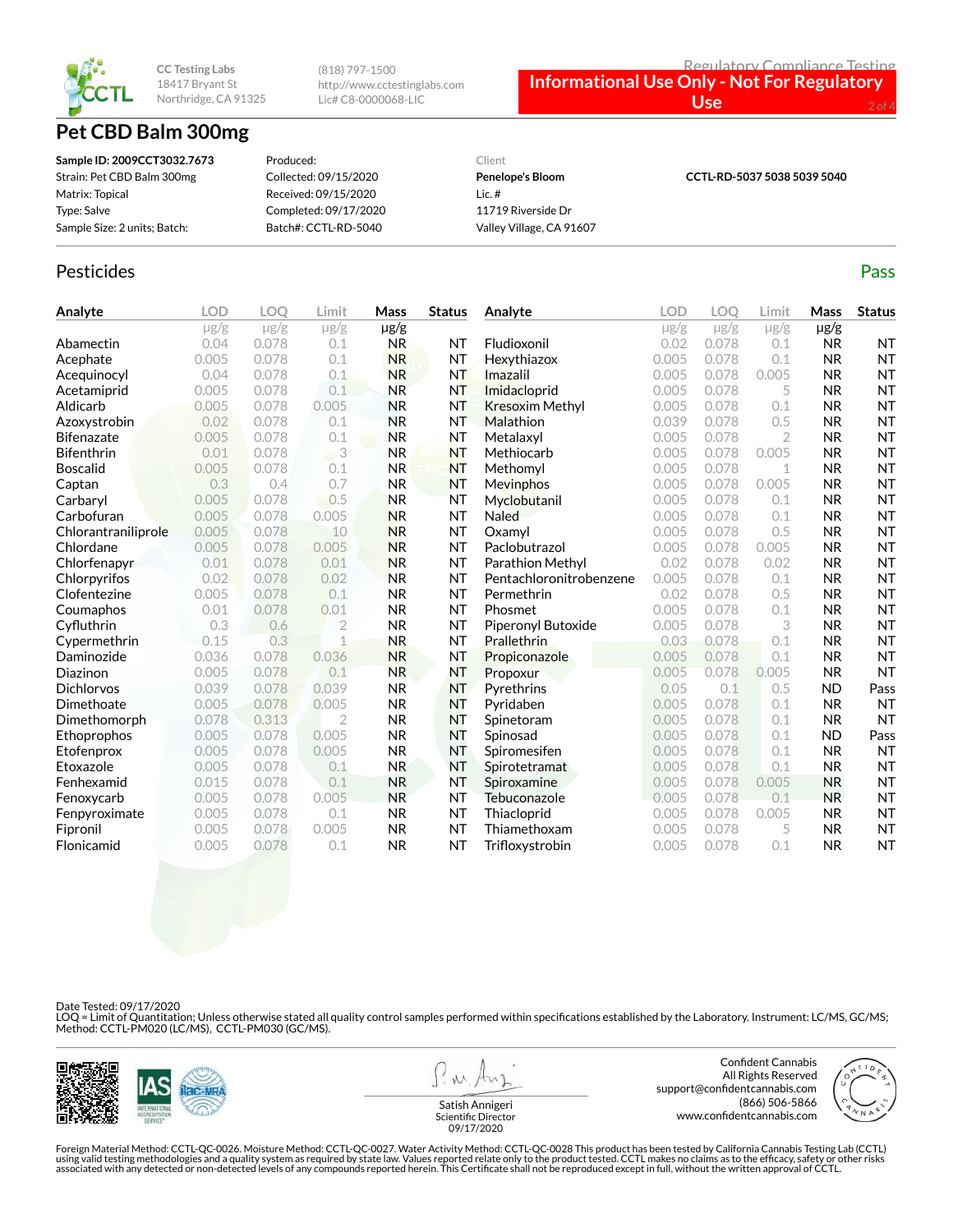

## **Pet CBD Balm 300mg**

| http://www.cctestinglabs.com | <b>Informational Use Only - Not For Regulatory</b> |          |  |
|------------------------------|----------------------------------------------------|----------|--|
| Lic# C8-0000068-LIC          | Use'                                               | $3$ of 4 |  |
|                              |                                                    |          |  |

| Sample ID: 2009CCT3032.7673  | Produced:             | Client                   |                             |
|------------------------------|-----------------------|--------------------------|-----------------------------|
| Strain: Pet CBD Balm 300mg   | Collected: 09/15/2020 | <b>Penelope's Bloom</b>  | CCTL-RD-5037 5038 5039 5040 |
| Matrix: Topical              | Received: 09/15/2020  | Lic. $#$                 |                             |
| Type: Salve                  | Completed: 09/17/2020 | 11719 Riverside Dr       |                             |
| Sample Size: 2 units; Batch: | Batch#: CCTL-RD-5040  | Valley Village, CA 91607 |                             |

(818) 797-1500

### Microbials Complete

Regulatory Compliance Testing

| Analyte                       | Result    | <b>Status</b> |
|-------------------------------|-----------|---------------|
| Aspergillus flavus            | <b>NR</b> | <b>NT</b>     |
| Aspergillus fumigatus         | NR.       | <b>NT</b>     |
| Aspergillus niger             | <b>NR</b> | <b>NT</b>     |
| Aspergillus terreus           | <b>NR</b> | <b>NT</b>     |
| Shiga toxin-producing E. Coli | NR.       | <b>NT</b>     |
| Salmonella SPP                | <b>NR</b> | <b>NT</b>     |

Date Tested: 09/17/2020

TNTC = Too Numerous to Count; Unless otherwise stated all quality control samples performed within specifications established by the Laboratory. Instrument: qPCR;<br>Method: CCTL-QC-0010, CCTL-QC-0011, CCTL-QC-0012.

| <b>Mycotoxins</b> |
|-------------------|
|                   |

| Analyte                 | <b>LOD</b> | LOC       | Limit | Units     | Status    |
|-------------------------|------------|-----------|-------|-----------|-----------|
|                         | $\mu$ g/g  | $\mu$ g/g | µg/kg | µg/kg     |           |
| <b>B1</b>               | 0.0000049  | 0.0000098 | 20    | <b>NR</b> | <b>NT</b> |
| <b>B2</b>               | 0.0000049  | 0.0000098 | 20    | <b>NR</b> | <b>NT</b> |
| G1                      | 0.0000049  | 0.0000098 | 20    | <b>NR</b> | <b>NT</b> |
| G <sub>2</sub>          | 0.0000049  | 0.0000098 | 20    | <b>NR</b> | <b>NT</b> |
| <b>Total Aflatoxins</b> | 0.0000049  | 0.0000098 | 20    | <b>NR</b> | <b>NT</b> |
| Ochratoxin A            | 0.0000049  | 0.000039  | 20    | <b>NR</b> | <b>NT</b> |

#### Date Tested: 09/17/2020

LOQ = Limit of Quantitation; Unless otherwise stated all quality control samples performed within specifications established by the Laboratory. Instrument: LC/MS; Method:<br>CCTL-PM020.

| <b>Heavy Metals</b> |            |            |           |           | Complete      |
|---------------------|------------|------------|-----------|-----------|---------------|
| Analyte             | <b>LOD</b> | <b>LOO</b> | Limit     | Units     | <b>Status</b> |
|                     | $\mu$ g/g  | $\mu$ g/g  | $\mu$ g/g | $\mu$ g/g |               |
| Arsenic             | 0.0168     | 0.0509     | 0.2       | <b>NR</b> | <b>NT</b>     |
| Cadmium             | 0.0008     | 0.0024     | 0.2       | <b>NR</b> | <b>NT</b>     |
| Lead                | 0.0045     | 0.0138     | 0.5       | <b>NR</b> | <b>NT</b>     |
| Mercury             | 0.0013     | 0.004      | 0.1       | <b>NR</b> | <b>NT</b>     |

Date Tested: 09/17/2020

LOQ = Limit of Quantitation; Unless otherwise stated all quality control samples performed within specifications established by the Laboratory. Instrument: ICP-MS; Method: CCTL-PM005.



Confident Cannabis All Rights Reserved support@confidentcannabis.com (866) 506-5866 www.confidentcannabis.com



Satish Annigeri Scientific Director 09/17/2020